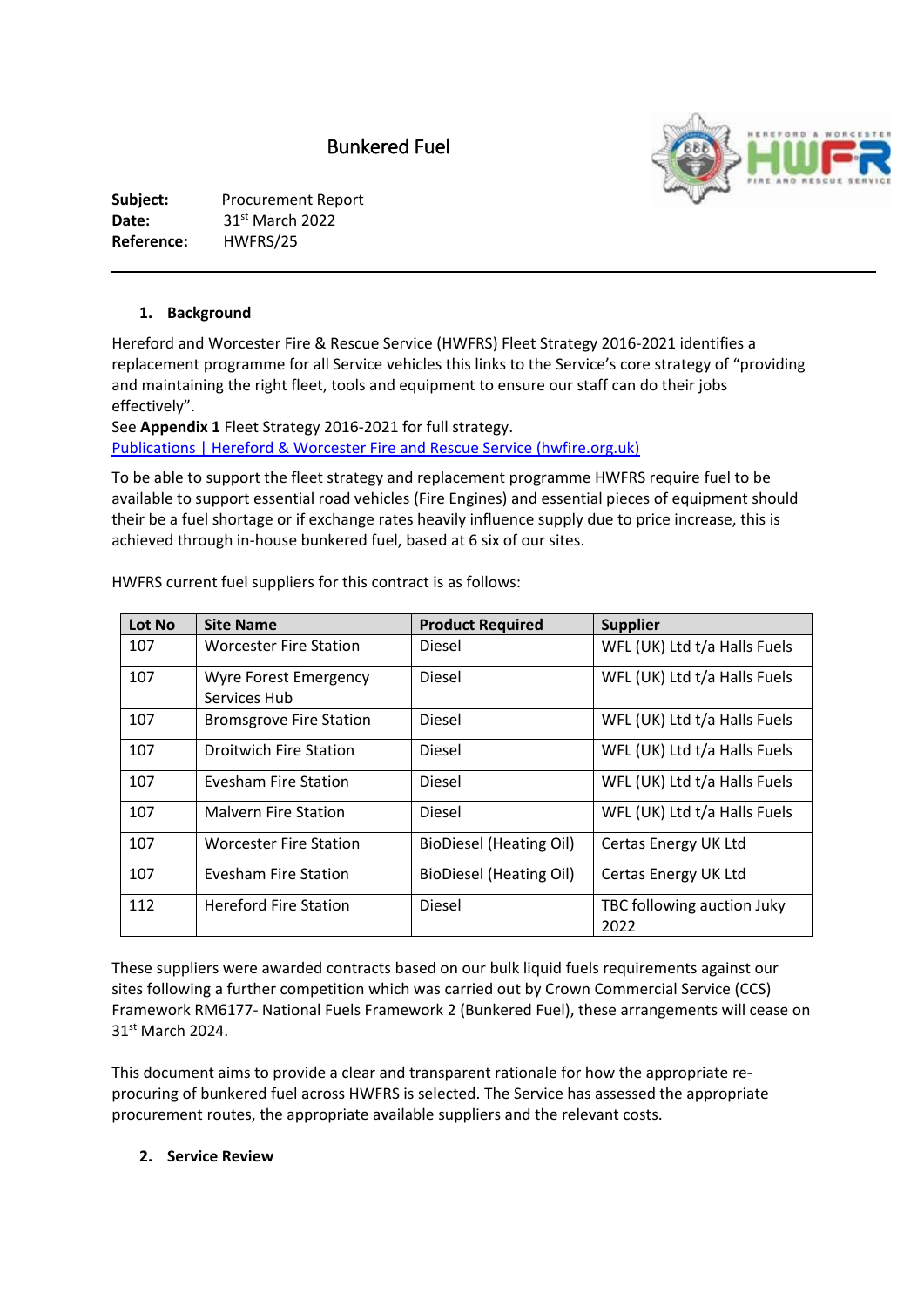Due to our current arrangement ceasing in March 2021, the Service were required to review a copy of our current call-off contract in order for us to take part within the new bulk further CCS managed aggregated further competition. These requirements include the following: -

- Organisation Name and Site Details
- Product Required
- Pricing Options; Daily, Weekly.
- Estimated Annual Consumption, Tank Storage, Normal Load Size
- Delivery/Vehicle restrictions, Vehicle Access, Delivery Hours
- Authority Contacts/Invoice Requirements
- Lot Option

See **Appendix 2**- Call Off Contract.

### **3. Procurement**

This was undertaken as a further competition through RM6177 National Fuels 2 Framework Lot 107 Liquid Fuels- England Midland; run by Crown Commercial services.

Lot 107 – Liquid Fuel- England Midlands

- 1. Certas Energy UK Ltd
- 2. Crown Oil Ltd
- 3. Harvest Energy Ltd
- 4. New Era Fuels Ltd
- 5. Nicholls (Fuel Oils) Limited
- 6. Rix Petroleum
- 7. Standard Fuels Oils Ltd
- 8. Watsons Fuels
- 9. Web Oil Limited
- 10. Your NRG Ltd

All ten suppliers will be invited to bid, a single contract will then be awarded to the winning supplier for that Lot, to drive economies of scale and to reduce contract management / administration, burden.

The framework RM6177 runs from 1st April 2022 until 31st March 2024

### 4. Recommended Decision

Following the further competition it is recommended that Watson Fuel is appointed for the Supply and Delivery of bunkered fuel, which will commence 01/04/2022 and cease 31/03/2024.

Fuel is to be ordered as and when required from the new framework capturing the fixed price per litre, plus the additional charges.

### **5. Benefits to the Authority**

- Regional or national supply
- Weekly pricing
- Discount on early payment options
- Contract management ensuring service levels and KPIs are met
- Comprehensive management information
- Availability of additional service such as supplier managed inventory and replenishment.